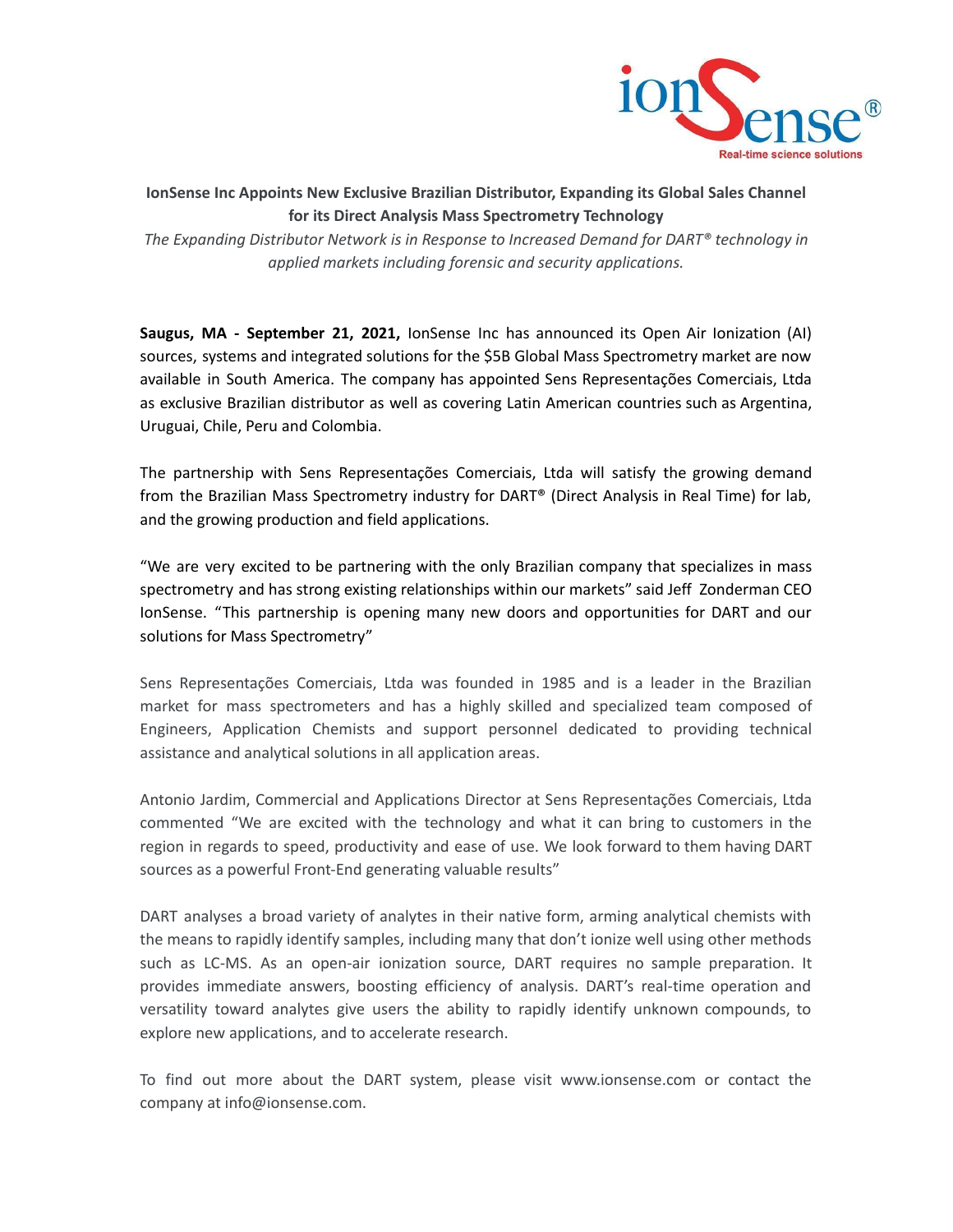

If you would like to find out more about DART Technology then visit [https://www.ionsense.com/DART\\_Technology/DART\\_Technology/en](https://www.ionsense.com/DART_Technology/DART_Technology/en).

**Ends**

## **About IonSense**

IonSense Corporation is the leading provider of Open Air Ionization (AI) sources, systems and integrated solutions for the \$4B Mass Spectrometry (MS) marketplace. Headquartered in Saugus, MA the company manufactures, sells and markets the DART® (Direct Analysis in Real Time) ionization source, the first open air ionization product to be patented and sold commercially. For fur[t](http://www.redshiftbio.com?&utm_campaign=general&utm_source=SS&utm_medium=email&utm_content=LP)her information, please visit [www.ionsense.com](http://www.ionsense.com)

| For media enquiries in Europe | For media enquiries in the USA |
|-------------------------------|--------------------------------|
| Contact:                      | Contact:                       |
| Claire England                | Laura Browne                   |
| claire@covalentbonds.com      | laura@covalentbonds.com        |
| +44 (0) 7808 020554           | +1 978 893 9618                |

## **About Sens Representações Comerciais Ltda**

Founded in 1985, Sens Representações Comerciais Ltda is today a leader in the Brazilian market for magnetic sector mass spectrometers and has a highly skilled and specialized team composed of Engineers, Application Chemists and support personnel dedicated to providing technical assistance and analytical solutions in all application areas.